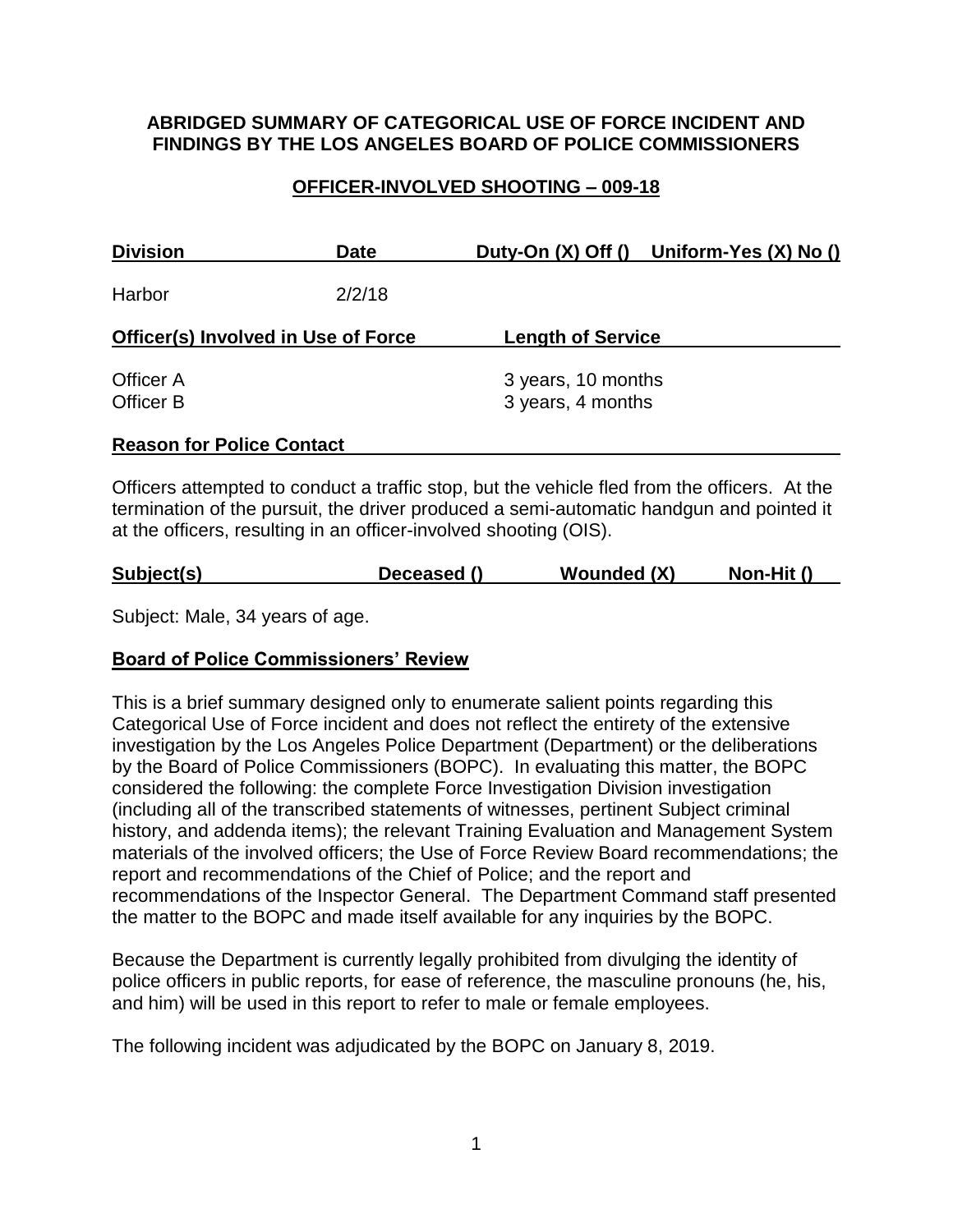### **Incident Summary**

Officer A, the driver, and Officer B, the passenger, were in full uniform driving a black and white police vehicle as they conducted extra patrol near a business where gang members were known to gather. As they drove toward an intersection, Officer A observed a vehicle speeding down the street, being driven by the Subject.

Officer A advised Officer B of the traffic violation. After clearing the traffic on the cross street, Officer A observed the Subject's vehicle conduct an unsafe left turn onto another street. The unsafe left turn caused the traffic to come to a stop to avoid a collision with the Subject's vehicle. Officers A and B began to follow the Subject's vehicle and observed him driving up the street at a high rate of speed. According to Officer A, the Subject committed three or more traffic violations and drove recklessly before Officer A was able to pull behind him to conduct the traffic stop.

The officers caught up to the Subject's vehicle and observed the vehicle conduct a turn without stopping at the stop sign. The Subject's vehicle continued at a high rate of speed while driving on the wrong side of the road into oncoming traffic.

According to Officer A, he turned on the emergency lights and sirens at the intersection and advised Officer B to broadcast that the officers were in pursuit of a reckless driver. The Subject's vehicle drove two blocks before it collided with two vehicles traveling in the opposite direction. The pursuit terminated when the Subject's vehicle collided head on with the second vehicle.<sup>1</sup> According to Officer B, he attempted to obtain the license plate of the vehicle to run it for wants or warrants and was unable to broadcast due to the short duration of the pursuit.

Officer A stated he stopped the patrol vehicle behind the Subject's vehicle, both officers exited, and conducted a high-risk traffic stop. Officer B broadcast the officers' location and requested a back-up unit unit.

Officers A and B unholstered their pistols and pointed them toward the Subject, who was sitting in the driver's seat of the vehicle.

According to Officer A, he conducted a high-risk traffic stop due to the Subject's reckless driving, his lack of regard for the safety of the pedestrians or anyone in the area, and the fact that school had recently been dismissed.

According to Officer B, he exited the vehicle and unholstered his pistol due to the Subject's actions and his inability to verify whether or not the vehicle was stolen. Officer B stated carjacking suspects are commonly armed, and the Subject's reckless driving led him to believe that he was running from them.

 $\overline{a}$ 

<sup>1</sup> The pursuit traversed .10 miles and lasted approximately 11 seconds.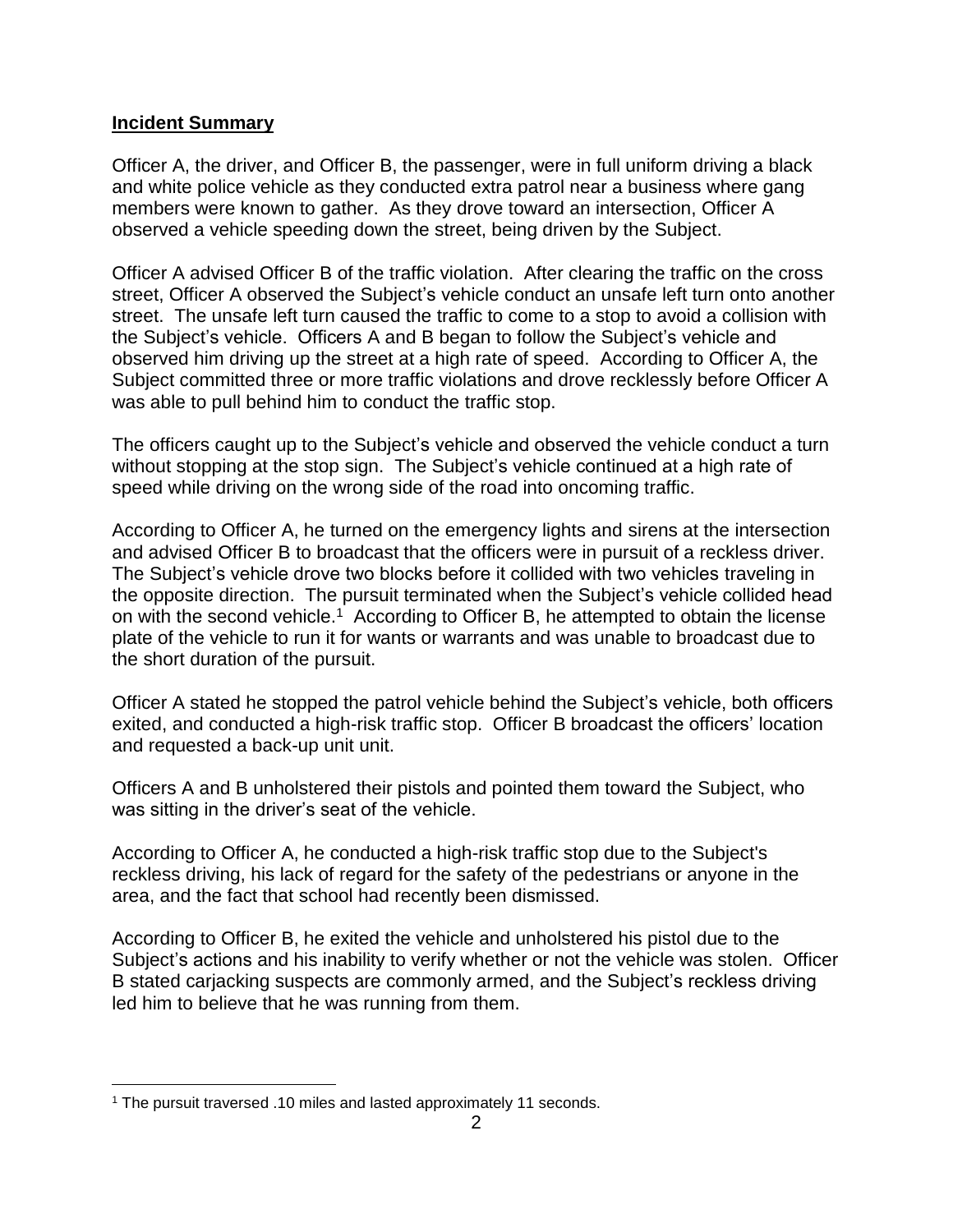#### *The following recounts the actions of the officers at the time of the OIS. The incident rapidly unfolded and many of the officers' actions occurred simultaneously. The officers' background as they fired rounds was a multi-family apartment building.*

According to Officer A, upon exiting the patrol vehicle, he stepped to the left of the driver-side door in order to be able to see the Subject and ordered him to show his hands. Officer A observed the Subject's head moving inside of the vehicle, as if he were searching for something. Officer A gave the Subject several commands to show his hands and place them outside the vehicle, but the Subject did not comply with his commands.

According to Officer A, he observed the Subject turning toward him in the seat, holding a pistol with his right hand, pointing it across his chest and out of the driver-side window toward him. The Subject then pulled the pistol back inside the vehicle. Officer A yelled, "gun," to notify his partner that the Subject was in possession of a gun.

Officer A observed the Subject reach out the window and point the gun at him a second time. He observed two muzzle flashes from the Subject's gun but did not hear any gunshots.

Officer A stated that at this time he was in fear for his and his partner's lives, as well as for the individuals in the vehicles the Subject had collided with and bystanders in the area. In fear for his life and his partner's life, Officer A stated he fired his pistol three to six times toward the Subject, who was seated in the driver's seat of the minivan, from an increasing distance of 28 to 36 feet, while he re-deployed to the rear of his police vehicle to obtain better cover. Officer A stated he then assessed, and the Subject was no longer pointing the pistol out of the driver-side window.

During a review of the third-party surveillance, Officer A can be seen firing nine rounds from the front driver-side door as he re-deployed to the rear driver-side of the police vehicle.

According to third-party surveillance video, upon reaching the rear driver's side of the police vehicle, Officer A stopped firing his pistol. Approximately, two seconds later, the Subject pointed his pistol out the window at Officer A and appeared to fire once. Officer A ducked and moved from the rear driver-side trunk area to the rear passenger side of the police vehicle. The Subject pulled himself out of the driver-side window with the pistol in his right hand, stumbled, and landed on the street on his left knee. Officer A fired nine additional rounds at the Subject from the rear passenger side of the police vehicle as he moved forward toward the open front passenger door.

A review of Officer A's Body-Worn Video (BWV) depicted him conducting an out-ofbattery speed reload after he fired his final round. Officer A was heard giving the Subject commands to show his hands and to get down on the ground. Officer A walked from the front passenger door to the rear of the patrol vehicle, around the trunk, and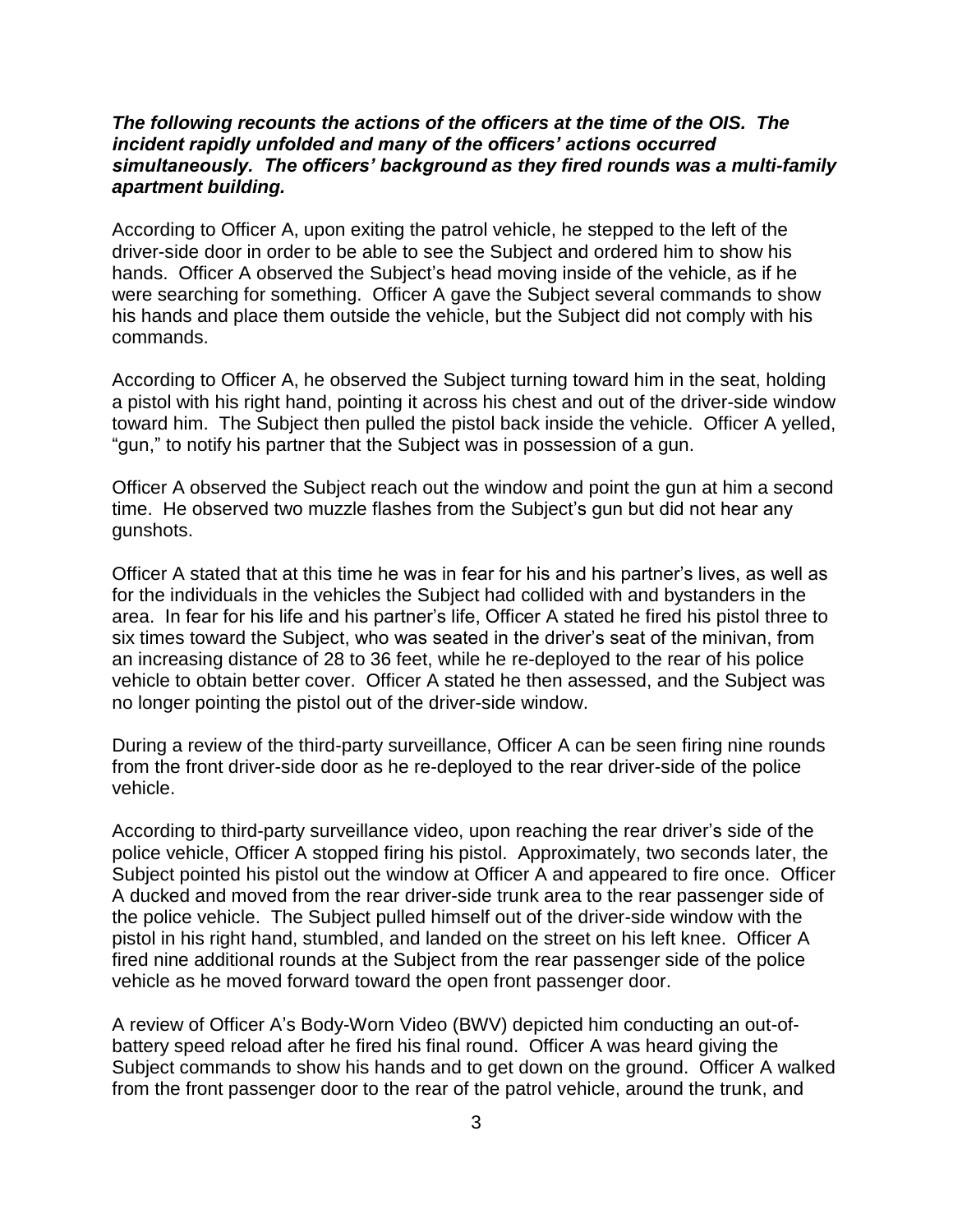returned to the front driver's door where he gave the Subject additional commands and broadcast directions to responding units.

According to third-party surveillance video, Officer B fired five rounds at the Subject from the right side of the police vehicle as the Subject jumped out of the driver-side window. Officer B was next to Officer A when he fired. A review of Officer B's BWV depicted him conducting an in-battery speed reload<sup>2</sup> after he fired his final round.

According to third-party surveillance video, as the Subject jumped out of the driver's window, he took one step and was struck by gunfire while still holding the pistol in his right hand. The Subject dropped the pistol and rolled over on his back with his feet pointed toward Officers A and B. The pistol remained near the Subject's left knee.

According to Officer A, as the Subject jumped out of the driver's side window, he pointed the pistol from underneath his stomach in his direction. The Subject fell to the ground and immediately attempted to regain his footing in an attempt to run while still holding the pistol in his right hand. Officer A stated he feared for the safety of the bystanders in the area because of the Subject's lack of regard for public safety and willingness to shoot at officers. Officer A believed that if the Subject regained his footing, he would shoot at him and his partner. Officer A believed he fired his pistol four to six times toward the Subject, from a decreasing distance of 41 to 33 feet, as the Subject jumped out of the vehicle window with the gun in his hand.

According to Officer B, upon exiting the patrol vehicle, he used the passenger-side door as cover. He heard Officer A's gunfire to his immediate left but he could not see what was transpiring. Officer B knew that the high-risk stop had escalated to a deadly force situation. As Officer A was firing his second volley, the officers' Digital In-Car Video System (DICVS) captured Officer B yelling to Officer A, "What you got? What you got?"

Officer B immediately broadcast, "Shots fired officer needs help, [location]."

According to Officer B, he observed the Subject jump out the driver side window with a gun in his hand. Officer B believed the Subject and Officer A had exchanged gunfire. Officer B stated he was in fear for his life and believed he had to stop the threat. Fearing that the Subject was going to shoot either him or his partner, Officer B aimed his pistol at the Subject and fired his pistol to stop the Subject's actions. Officer B believed he fired two rounds, from an increasing distance of 27 to 33 feet.

Upon review of Officers A and B's BWV, they held the Subject at gun point until additional units arrived. While awaiting the response of the additional units, Officers A and B gave the Subject several commands to show his hands. Officer A used his radio

 $\overline{a}$ 

<sup>&</sup>lt;sup>2</sup> A "speed reload" refers to the action of reloading a weapon in a very short amount of time by ejecting the currently loaded magazine with one hand, and generally drawing as well as loading fresh magazine with the other hand.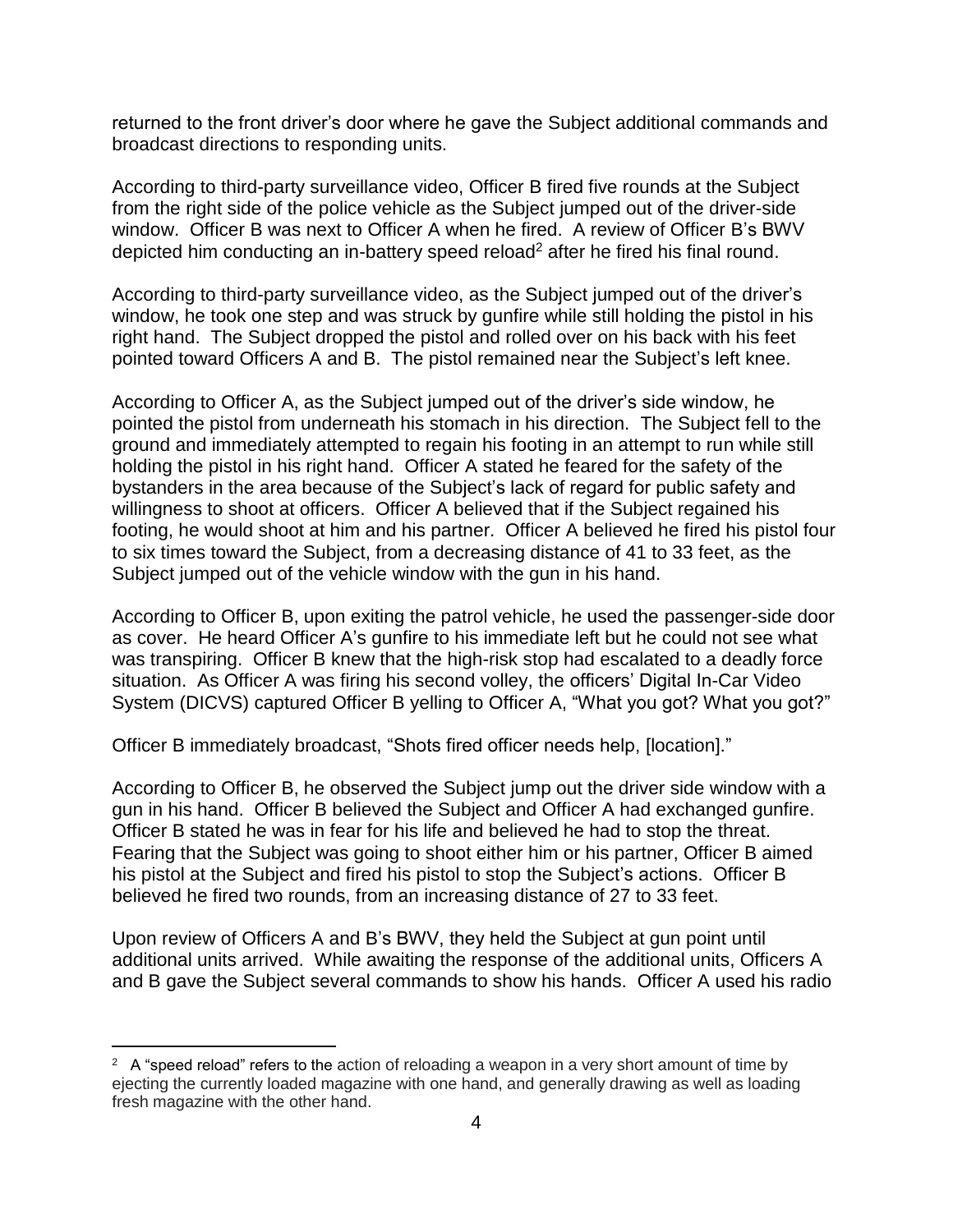to notify responding units which way they should approach. Additionally, he requested an ambulance to stand by until they had the situation under control (Code Four).

Additional officers responded to the help call. As the officers began to approach the Subject to take him into custody, Sergeant A arrived on scene and directed the officers to first clear the Subject's vehicle. Once it was determined there was no one else in the vehicle, the officers approached the Subject. Officer A holstered his pistol and retrieved the handgun from the pavement beside the Subject's left knee. Officer A then immediately placed the unmanipulated gun on the hood of his police vehicle in view of the DICVS.

Based on Sergeant A's BWV, he retrieved the gun from the hood of the police vehicle, removed the magazine, cleared a discharged cartridge case from the chamber, and placed the gun on the trunk of the vehicle. It was then secured by another officer, who placed the gun in the trunk of his vehicle.

After Officer A removed the handgun, the other officers handcuffed and searched him for additional weapons. One of the officers assessed the Subject's injuries and observed a gunshot wound to his back. He was rolled back to a supine position while he was still handcuffed and monitored until Fire Department personnel arrived to assess him. He was then transported by ambulance to the hospital, where he was treated for multiple gunshot wounds. The Subject survived his injuries and was subsequently arrested for the attempted murder of Officers A and B.

Shortly after the Subject was taken into custody, officers were notified of a bystander who had also been struck by gunfire. He sustained a non-life-threatening gunshot wound and was also transported by ambulance to the hospital for treatment.

### **Los Angeles Board of Police Commissioners' Findings**

The BOPC reviews each Categorical Use of Force incident based upon the totality of the circumstances, namely all of the facts, evidence, statements and all other pertinent material relating to the particular incident. In every case, the BOPC makes specific findings in three areas: Tactics of the involved officer(s); Drawing/Exhibiting of a firearm by any involved officer(s); and the Use of Force by any involved officer(s). Based on the BOPC's review of the instant case, the BOPC made the following findings:

## **A. Tactics**

The BOPC found Sergeant A and Officers A and B's tactics to warrant a Tactical Debrief.

## **B. Drawing/Exhibiting**

The BOPC found Officers A and B's drawing and exhibiting of a firearm to be in policy.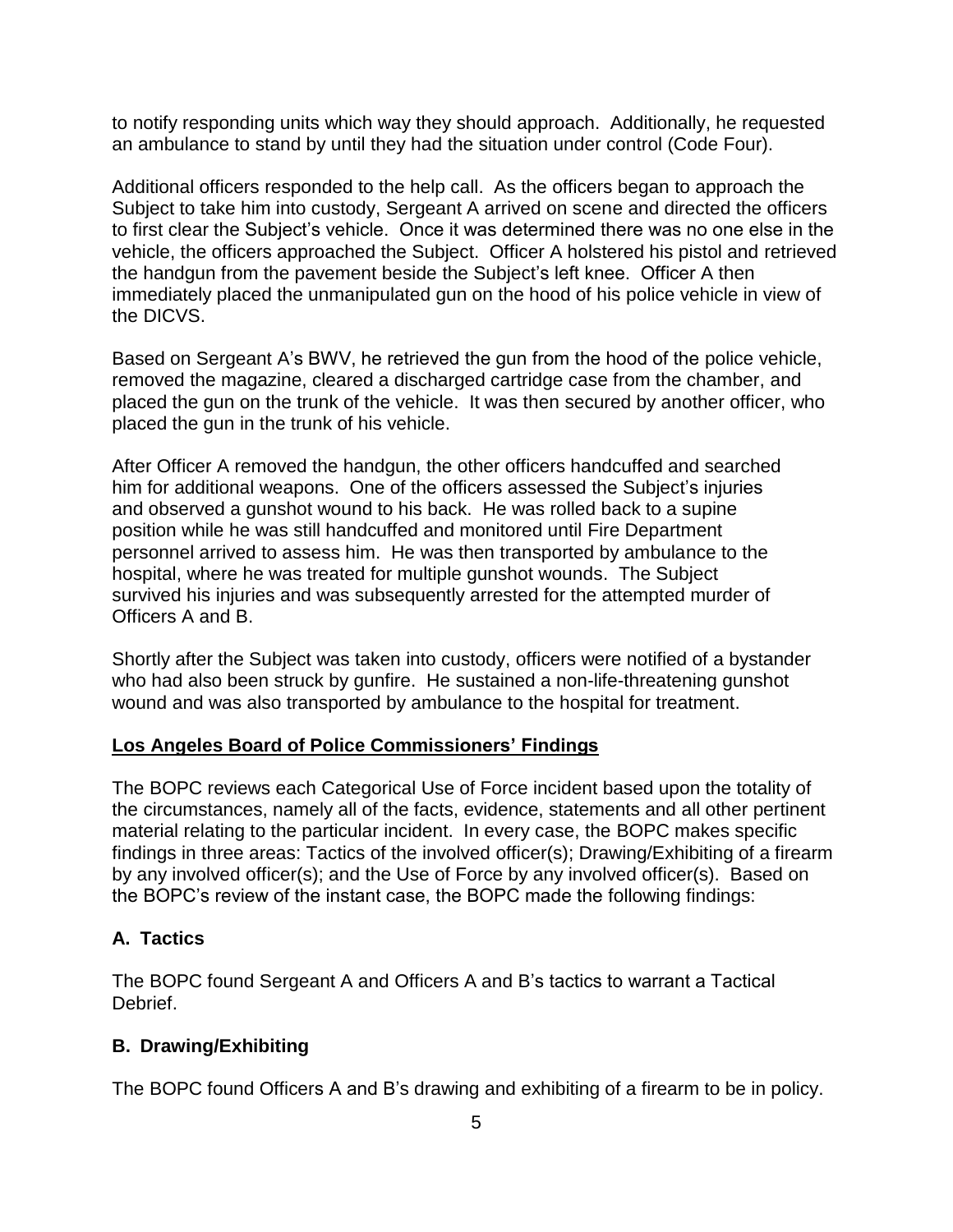# **C. Lethal Use of Force**

The BOPC found Officers A and B's lethal use of force to be in policy.

### **Basis for Findings**

In making its decision in this matter, the Commission is mindful that every "use of force by members of law enforcement is a matter of critical concern both to the public and the law enforcement community. It is recognized that some individuals will not comply with the law or submit to control unless compelled to do so by the use of force; therefore, law enforcement officers are sometimes called upon to use force in the performance of their duties. It is also recognized that members of law enforcement derive their authority from the public and therefore must be ever mindful that they are not only the guardians, but also the servants of the public. The Department's guiding value when using force shall be reverence for human life. Officers shall attempt to control an incident by using time, distance, communications, and available resources in an effort to de-escalate the situation, whenever it is safe and reasonable to do so. When warranted, Department personnel may objectively use reasonable force to carry out their duties. Officers who use unreasonable force degrade the confidence of the community we serve, expose the Department and fellow officers to legal and physical hazards, and violate the rights of individuals upon whom unreasonable force is used. Conversely, officers who fail to use force when warranted may endanger themselves, the community and fellow officers." (Use of Force Policy, Los Angeles Police Department Manual.)

The Commission is cognizant of the legal framework that exists in evaluating use of force cases, including the United States Supreme Court decision in Graham v. Connor, 490 U.S. 386 (1989), that:

"The reasonableness of a particular use of force must be judged from the perspective of a reasonable officer on the scene, rather than with the 20/20 vision of hindsight. The calculus of reasonableness must embody allowance for the fact that police officers are often forced to make split-second judgments – in circumstances that are tense, uncertain and rapidly evolving – about the amount of force that is necessary in a particular situation."

The Commission is further mindful that it must evaluate the actions in this case in accordance with existing Department policies. Relevant to our review are Department policies that relate to the use of force:

Law enforcement officers are authorized to use deadly force to:

- Protect themselves or others from what is reasonably believed to be an imminent threat of death or serious bodily injury; or
- Prevent a crime where the subject's actions place person(s) in imminent jeopardy of death or serious bodily injury; or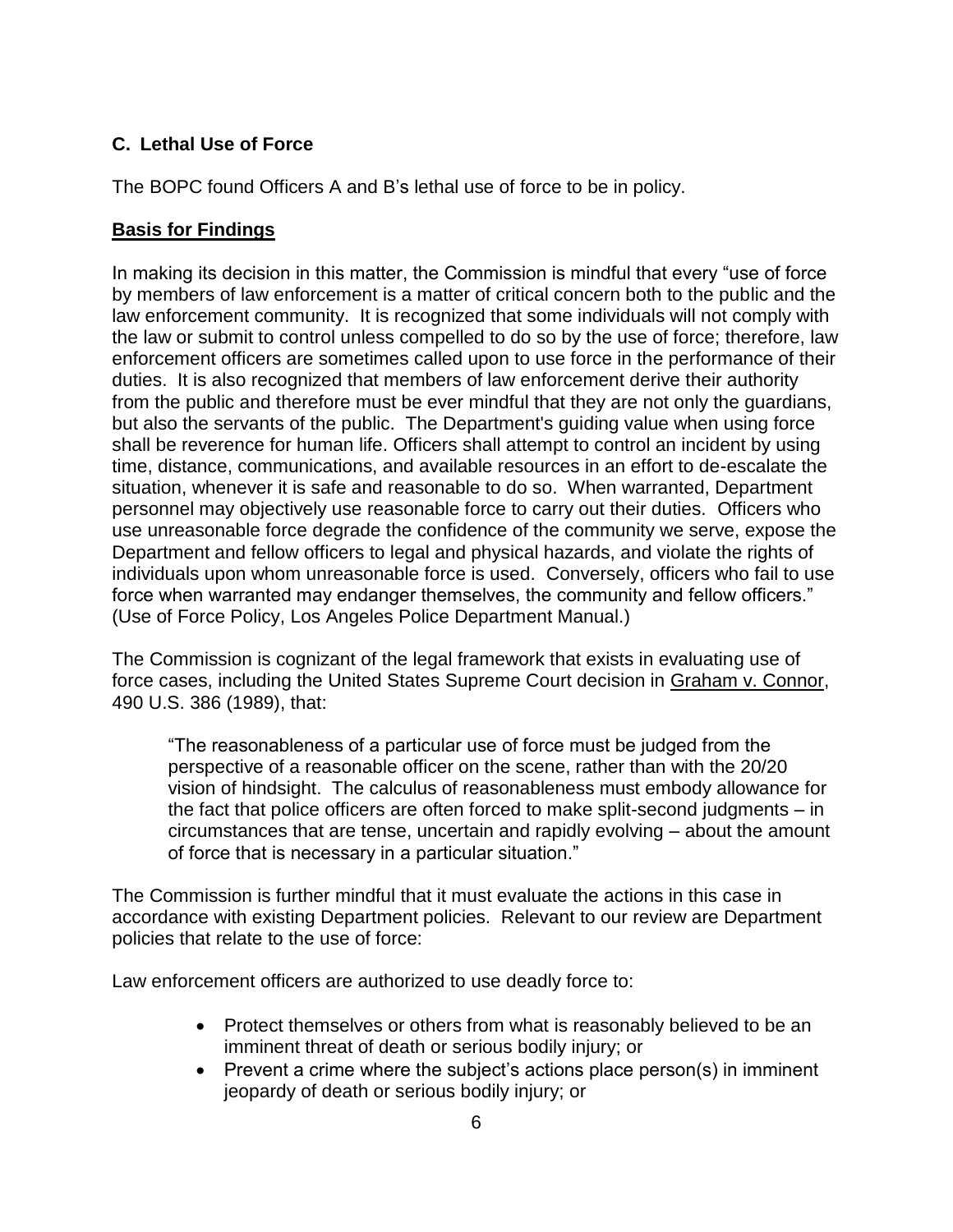• Prevent the escape of a violent fleeing felon when there is probable cause to believe the escape will pose a significant threat of death or serious bodily injury to the officer or others if apprehension is delayed. In this circumstance, officers shall to the extent practical, avoid using deadly force that might subject innocent bystanders or hostages to possible death or injury.

The reasonableness of an Officer's use of deadly force includes consideration of the officer's tactical conduct and decisions leading up to the use of deadly force. (Use of Force Policy, Los Angeles Police Department Manual.)

An officer's decision to draw or exhibit a firearm should be based on the tactical situation and the officer's reasonable belief that there is a substantial risk that the situation may escalate to the point where deadly force may be justified. (Los Angeles Police Department Manual.)

Tactical de-escalation involves the use of techniques to reduce the intensity of an encounter with a suspect and enable an officer to have additional options to gain voluntary compliance or mitigate the need to use a higher level of force while maintaining control of the situation. Tactical de-escalation does not require that an officer compromise his or her safety or increase the risk of physical harm to the public. De-escalation techniques should only be used when it is safe and prudent to do so. (Tactical De-Escalation Techniques, October 2016.)

- During the review of the incident, the following Debriefing Points were noted:
	- 1. Tactical Vehicle Deployment

Officer A stopped the police vehicle in close proximity to the Subject's vehicle after a vehicle pursuit.

The positioning of a police vehicle is critical in order to provide the officers a tactical advantage should the incident escalate.

In this case, during the vehicle pursuit, the Subject collided with multiple vehicles and came to an abrupt stop, causing Officer A to have to stop his vehicle in close proximity to the Subject's vehicle. As a result, Officer A was not able to place his police vehicle in the optimal position, which placed him and his partner at a tactical disadvantage.

Based on the totality of the circumstances, the BOPC determined that Officer A's vehicle deployment was a substantial deviation, with justification, from approved Department tactical training.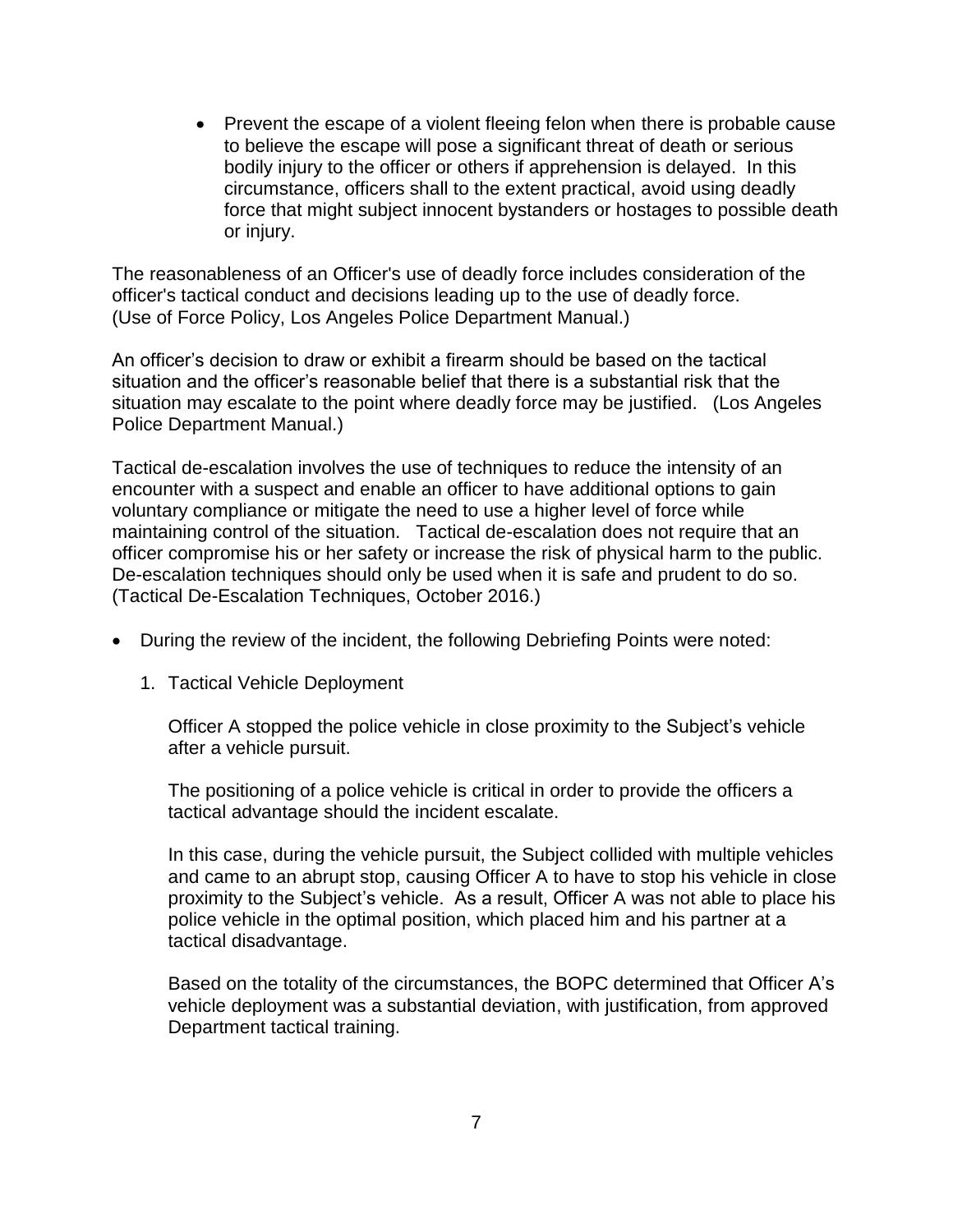2. Utilization of Cover

Officers A and B left a position of cover when they moved from the protection of portions of their police vehicle.

The utilization of cover enables an officer to confront an armed suspect while simultaneously minimizing their exposure. As a result, the overall effectiveness of a tactical incident can be enhanced while also increasing an officer's tactical options.

In this case, upon exiting his police vehicle, Officer A moved away from his driver's door in an attempt to obtain a better view of the Subject. Officer A then quickly re-deployed back to his vehicle door and reassumed a position of cover.

Additionally, during the OIS, Officer B moved away from his vehicle's passenger door and deployed to the front passenger fender of his police vehicle. Officer B moved away from the front passenger fender momentarily, then quickly redeployed back to a position of cover at the front passenger fender of his police vehicle.

Based on the totality of the circumstances, the BOPC determined the officers' actions were not a substantial deviation from approved Department tactical training.

- The BOPC also considered the following:
	- 1. Target Acquisition

The investigation revealed that one of the rounds fired by the officers during this incident struck a bystander, rather than their intended target. The officers were reminded of the importance of target acquisition, background, sight alignment, and sight picture while firing their service pistols.

2. In-Battery Speed Reload

The investigation revealed that Officer B conducted an In-Battery Speed Reload after the OIS, discarding a magazine containing 13 rounds. Officer B was reminded of the importance of retaining magazines containing significant numbers of cartridges during a tactical situation.

3. Preservation of Evidence

The investigation revealed that as the arrest team approached the Subject to take him into custody, Officer A recovered the Subject's handgun from the ground and placed it on the hood of his police vehicle to prevent the Subject from re-arming himself.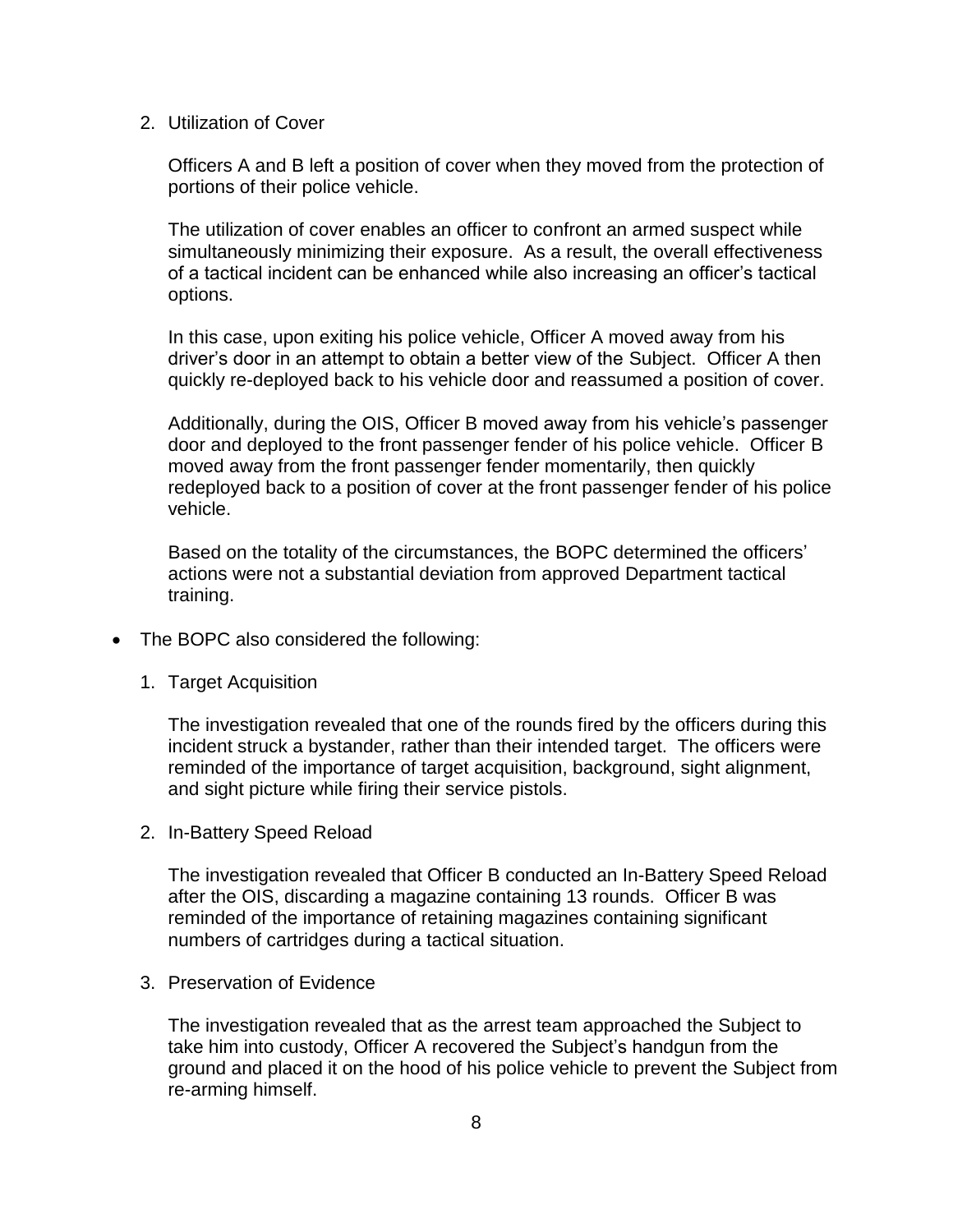In this case, it is understandable why Officer A moved the handgun because the risk of the Subject re-arming himself outweighed the benefits of leaving the evidence in place. While it was unavoidable in this case, Officer A was reminded that, whenever tactically feasible, it is preferable to leave evidence undisturbed until investigators can properly document and preserve the scene.

Additionally, Sergeant A unloaded the Subject's handgun and placed it in a police vehicle trunk without donning latex gloves. Sergeant A was reminded of the importance of maintaining the integrity of evidence at the scene of a Categorical Use of Force.

4. Less-Lethal Force Options

The investigation revealed that there were no designated less-lethal cover officers as part of the arrest team when approaching the Subject to take him into custody. The BOPC would have preferred that a less-lethal force option be deployed in the event the Subject posed a situation where the deployment of a less-lethal force option was appropriate.

These topics were to be discussed at the Tactical Debrief.

#### **Command and Control**

• Sergeant A responded and assumed the role of Incident Commander. He directed the officers to clear the Subject's vehicle for additional suspects and then ensured that the Subject was taken into custody. Additionally, a miscommunication occurred leading Sergeant A to believe the Subject shot himself and no OIS had occurred. Another supervisor at the scene determined an OIS had occurred shortly there, and the protocols subsequent to a Categorical Use of Force were initiated.

The actions of Sergeant A, and the other supervisors at the scene, were consistent with Department supervisory training and met the BOPC's expectations of a field supervisor during a critical incident.

• The evaluation of tactics requires that consideration be given to the fact that officers are forced to make split-second decisions under very stressful and dynamic circumstances. Tactics are conceptual and intended to be flexible and incidentspecific, which requires that each incident be looked at objectively and the tactics be evaluated based on the totality of the circumstances.

Each tactical incident also merits a comprehensive debriefing. In this case, there were identified areas where improvement could be made. A Tactical Debrief is the appropriate forum for the involved personnel to discuss individual actions that took place during this incident.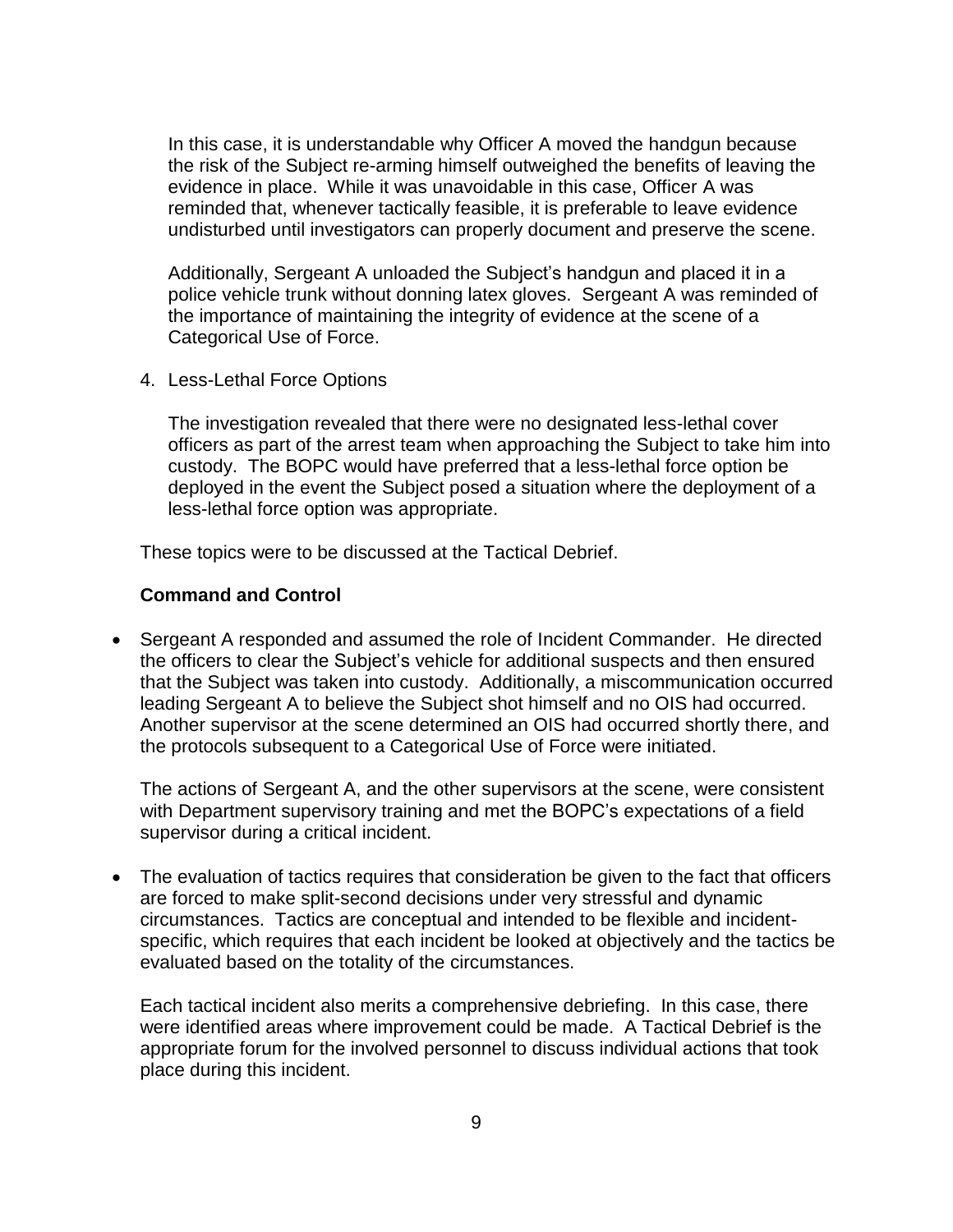In conclusion, the BOPC found Sergeant A and Officers A and B's tactics to warrant a Tactical Debrief.

### **B. Drawing/Exhibiting**

• According to Officer A, he conducted a high risk stop because the Subject's actions indicated he had no regard for public safety. Officer A exited the police vehicle, assumed a position of cover behind his driver's side ballistic door panel, and drew his service pistol.

According to Officer B, the officers conducted a *felony* stop due to the Subject's reckless driving and because the vehicle was possibly stolen. Officer B exited the vehicle, assumed a position of cover behind his passenger-side ballistic door panel, and drew his service pistol.

Based on the totality of the circumstances, the BOPC determined that an officer with similar training and experience as Officers A and B, when faced with similar circumstances, would reasonably believe that there was a substantial risk the situation may escalate to the point where deadly force may be justified.

Therefore, the BOPC found Officers A and B's drawing and exhibiting of a firearm to be in policy.

#### **C. Lethal Use of Force**

• **Officer A** – (pistol, eighteen rounds in two sequences of fire)

First Sequence – (nine rounds)

According to Officer A, the Subject pointed the handgun out the window at him a second time and he observed two muzzle flashes.

Believing that he was going to be killed, Officer A returned fire, firing nine rounds at the Subject from his service pistol to stop the lethal threat as he redeployed to the back of the police vehicle for cover.

Second Sequence – (nine rounds)

According to Officer A, while near the rear of the police vehicle, he assessed and observed the Subject had tucked his hand back inside the driver's side window. A second or two later, the Subject jumped out of the driver's window while he turned, looked, and pointed the gun, underneath his stomach, in Officer A's direction.

According to Officer A, as he began to re-deploy to the passenger side of the police vehicle, he observed the Subject fall to the ground and then begin to run on his hands and feet with the gun in his hand. Officer A told the Subject to get down on